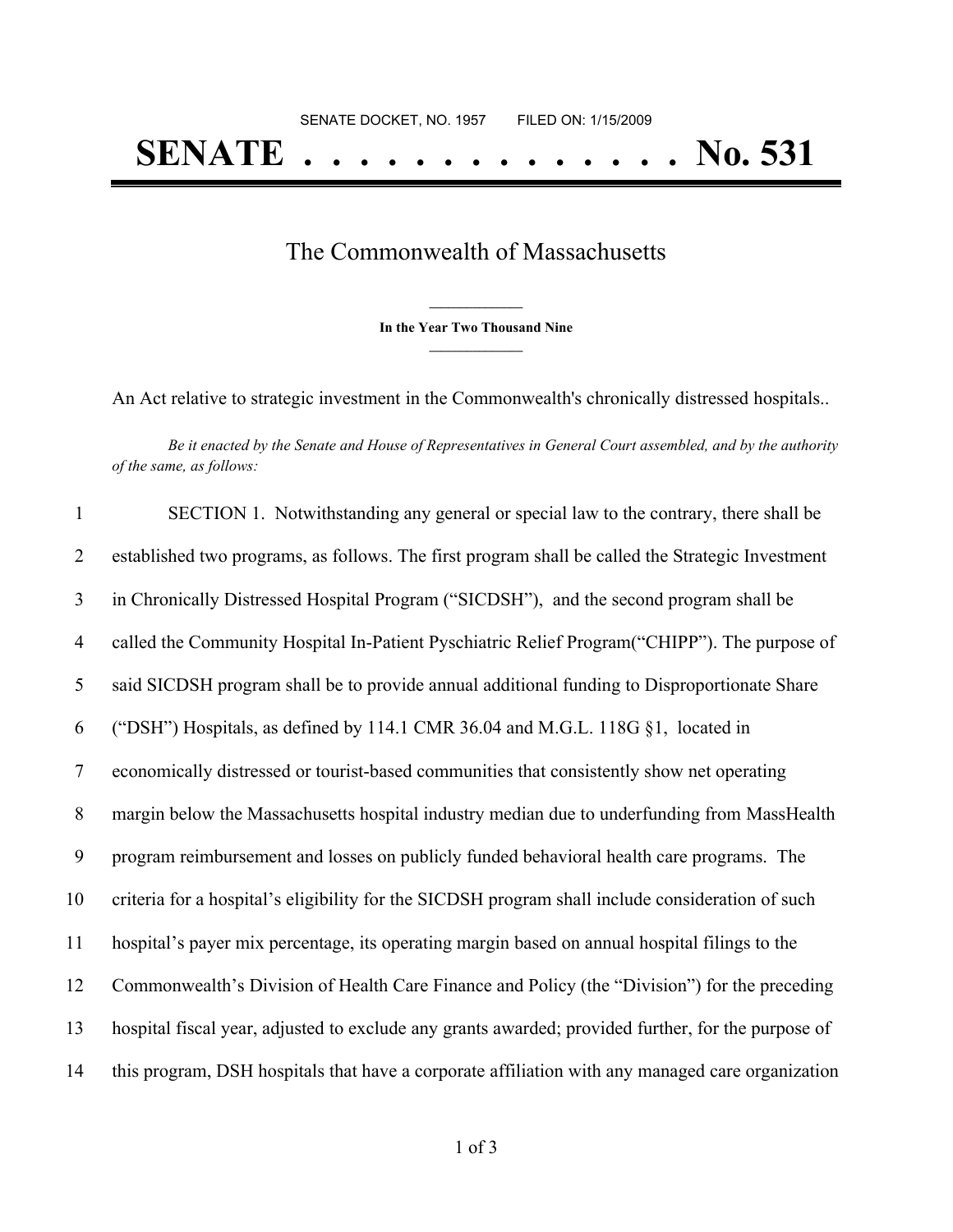under contract with the Executive Office of Health and Human Services, Office of Masshealth ("Masshealth Office"), shall not be eligible to participate. The SICDSH program shall provide annual funding relief to eligible DSH hospitals based on an analysis and findings by the Division from a review of the eligibility criteria for relief. DSH hospitals may petition the Division to request a determination of eligibility for payment from the SICDSH fund. A determination of eligibility shall cause the MassHealth Office to upwardly adjust said hospital's MassHealth rates and inpatient psychiatric rates, as reimbursed either through the Masshealth Office or its single statewide contractor for managed behavioral health care services, to bring said eligible hospital's operating margin up to the industry median for all hospitals statewide, as determined by hospital cost reports on file with the Division for the prior fiscal year. Said review and adjustment shall be completed within 90 days of the close of the hospital fiscal year for each eligible hospital. Hospitals that receive funding from the SICDSH program shall maintain records of amounts received from the program and of expenditures made from such funds, and shall make such records available for inspection upon request by the Division. SECTION 2. that it shall be the purpose of the CHIPP program to provide annual additional funding to community hospitals that provide inpatient psychiatric services to individuals enrolled in the Masshealth program; provided further, that the eligibility criteria for community hospitals to receive funding from the CHIPP program shall be the relative operating margin of each community hospital compared to the Massachusetts hospital industry median operating margin as determined by hospital cost reports on file with the Division for the prior fiscal year. To be eligible for funding from the CHIPP program, community hospitals must have in-patient psychiatric units that have operating margins that fall below the median operating margin of all hospitals in the Commonwealth, adjusted to

of 3